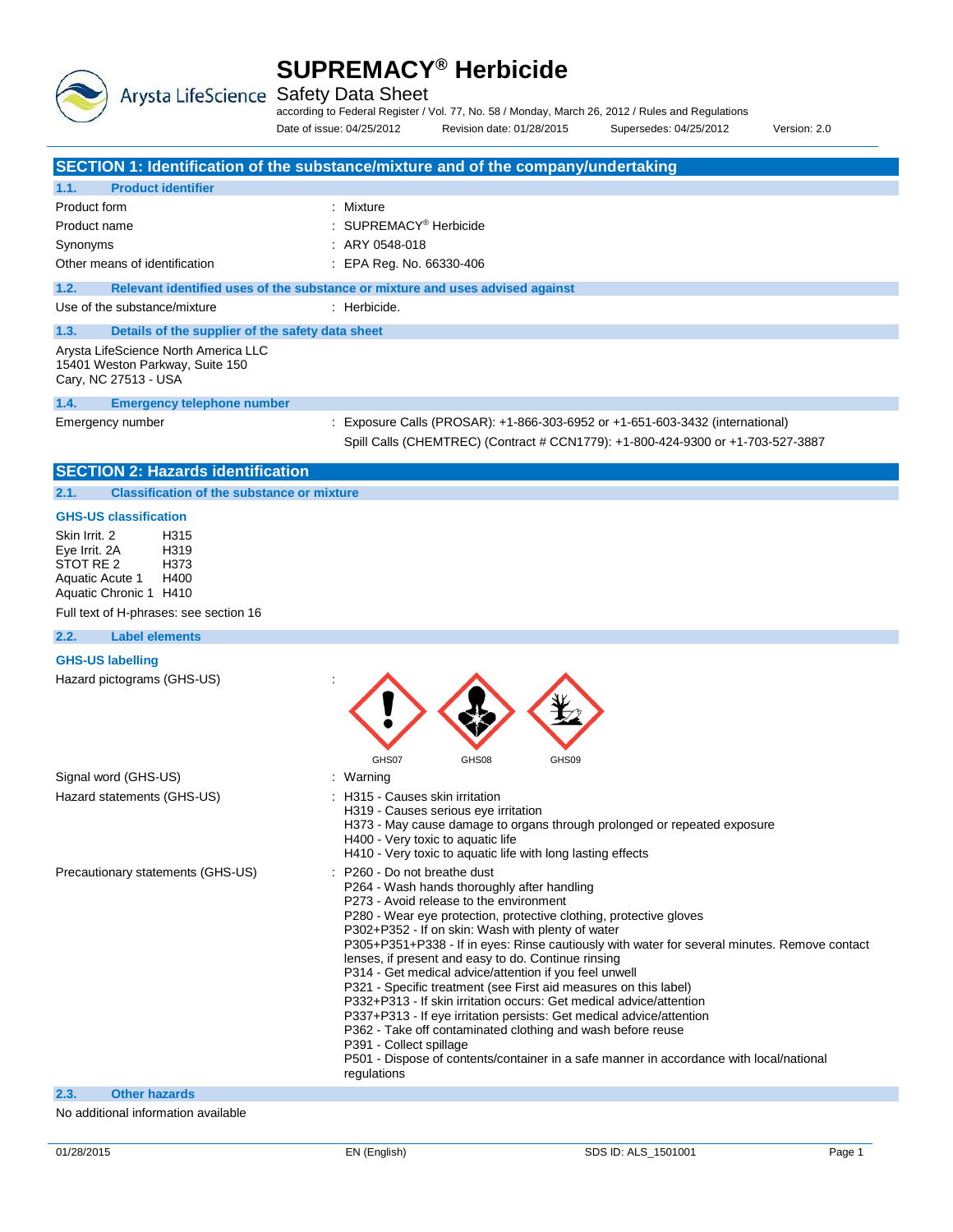## Safety Data Sheet

according to Federal Register / Vol. 77, No. 58 / Monday, March 26, 2012 / Rules and Regulations

#### **2.4. Unknown acute toxicity (GHS-US)**

- 11.7 percent of the mixture consists of ingredient(s) of unknown acute toxicity (Oral)
- 12.23 percent of the mixture consists of ingredient(s) of unknown acute toxicity (Dermal)
- 11.7 percent of the mixture consists of ingredient(s) of unknown acute toxicity (Inhalation (Dust/Mist))

### **SECTION 3: Composition/information on ingredients**

#### **3.1. Substance**

#### Not applicable

**3.2. Mixture**

| <b>Name</b>                                   | <b>Product identifier</b> | $\%$           | <b>GHS-US classification</b>                                                                                                          |
|-----------------------------------------------|---------------------------|----------------|---------------------------------------------------------------------------------------------------------------------------------------|
| fluroxypyr-meptyl (ISO)<br>(Main constituent) | (CAS No) 81406-37-3       | 36             | Aquatic Acute 1, H400<br>Aquatic Chronic 1, H410                                                                                      |
| Lignosulfonic acid, sodium salt               | (CAS No) 8061-51-6        | $8.37 - 9.3$   | STOT RE 2, H373                                                                                                                       |
| Thifensulfuron methyl<br>(Main constituent)   | (CAS No) 79277-27-3       | 4.508          | Aquatic Acute 1, H400<br>Aquatic Chronic 1, H410                                                                                      |
| Tribenuron methyl<br>(Main constituent)       | (CAS No) 101200-48-0      | 1.5035         | Skin Sens. 1, H317<br>Aquatic Acute 1, H400<br>Aquatic Chronic 1, H410                                                                |
| sodium carbonate monohydrate                  | (CAS No) 5968-11-6        | 1.5            | Eye Irrit. 2A, H319                                                                                                                   |
| Docusate sodium USP                           | (CAS No) 577-11-7         | $0.52 - 0.695$ | Skin Irrit. 2, H315<br>Eye Irrit. 2A, H319                                                                                            |
| sodium dibutylnaphthalenesulphonate           | (CAS No) 25417-20-3       | $0.35 - 0.525$ | Acute Tox. 4 (Oral), H302<br>Acute Tox. 4 (Inhalation), H332<br>Skin Irrit. 2, H315<br>Eye Irrit. 2A, H319<br>Aquatic Chronic 3, H412 |

#### Full text of H-phrases: see section 16

| <b>SECTION 4: First aid measures</b>                                               |                                                                                                                                                                                             |
|------------------------------------------------------------------------------------|---------------------------------------------------------------------------------------------------------------------------------------------------------------------------------------------|
| 4.1.<br><b>Description of first aid measures</b>                                   |                                                                                                                                                                                             |
| First-aid measures general                                                         | : IF exposed or concerned: Get medical advice/attention. Never give anything by mouth to an<br>unconscious person. If you feel unwell, seek medical advice (show the label where possible). |
| First-aid measures after inhalation                                                | : Immediately call a POISON CENTER or doctor/physician. If inhaled, remove victim to fresh air.<br>If not breathing, give artificial respiration. If breathing is difficult, give oxygen.   |
| First-aid measures after skin contact                                              | : Wash with plenty of soap and water. Wash contaminated clothing before reuse. If skin irritation<br>occurs: Get medical advice/attention.                                                  |
| First-aid measures after eye contact                                               | : Rinse cautiously with water for several minutes. Remove contact lenses, if present and easy to<br>do. Continue rinsing. If eye irritation persists: Get medical advice/attention.         |
| First-aid measures after ingestion                                                 | : Give nothing or a little water to drink. Do NOT induce vomiting unless directed to do so by<br>medical personnel. Call a physician immediately.                                           |
| 4.2.<br>Most important symptoms and effects, both acute and delayed                |                                                                                                                                                                                             |
| Symptoms/injuries                                                                  | : May cause damage to organs.                                                                                                                                                               |
| Symptoms/injuries after skin contact                                               | : Causes skin irritation.                                                                                                                                                                   |
| Symptoms/injuries after eye contact                                                | : Causes serious eye irritation.                                                                                                                                                            |
| 4.3.<br>Indication of any immediate medical attention and special treatment needed |                                                                                                                                                                                             |

All treatments should be based on observed signs and symptoms of distress in the patient.

|             | <b>SECTION 5: Firefighting measures</b>               |                                     |                                                                                                                                                                                             |      |
|-------------|-------------------------------------------------------|-------------------------------------|---------------------------------------------------------------------------------------------------------------------------------------------------------------------------------------------|------|
| 5.1.        | <b>Extinguishing media</b>                            |                                     |                                                                                                                                                                                             |      |
|             | Suitable extinguishing media                          | : Carbon dioxide. Dry powder. Foam. |                                                                                                                                                                                             |      |
|             | Unsuitable extinguishing media                        | : Do not use a heavy water stream.  |                                                                                                                                                                                             |      |
| 5.2.        | Special hazards arising from the substance or mixture |                                     |                                                                                                                                                                                             |      |
| Fire hazard |                                                       |                                     | : Burning produces irritating, toxic and noxious fumes.                                                                                                                                     |      |
|             | <b>Explosion hazard</b>                               | : Product is not explosive.         |                                                                                                                                                                                             |      |
| Reactivity  |                                                       | : No dangerous reactions known.     |                                                                                                                                                                                             |      |
| 5.3.        | <b>Advice for firefighters</b>                        |                                     |                                                                                                                                                                                             |      |
|             | Firefighting instructions                             |                                     | : Do not allow run-off from fire fighting to enter drains or water courses. Dike and collect water<br>used to fight the fire. Exercise caution when fighting any chemical fire.             |      |
|             | Protection during firefighting                        |                                     | : Do not enter fire area without proper protective equipment, including respiratory protection.<br>Wear a self contained breathing apparatus. Wear fire/flame resistant/retardant clothing. |      |
| 01/28/2015  |                                                       | EN (English)                        | SDS ID: ALS 1501001                                                                                                                                                                         | 2/10 |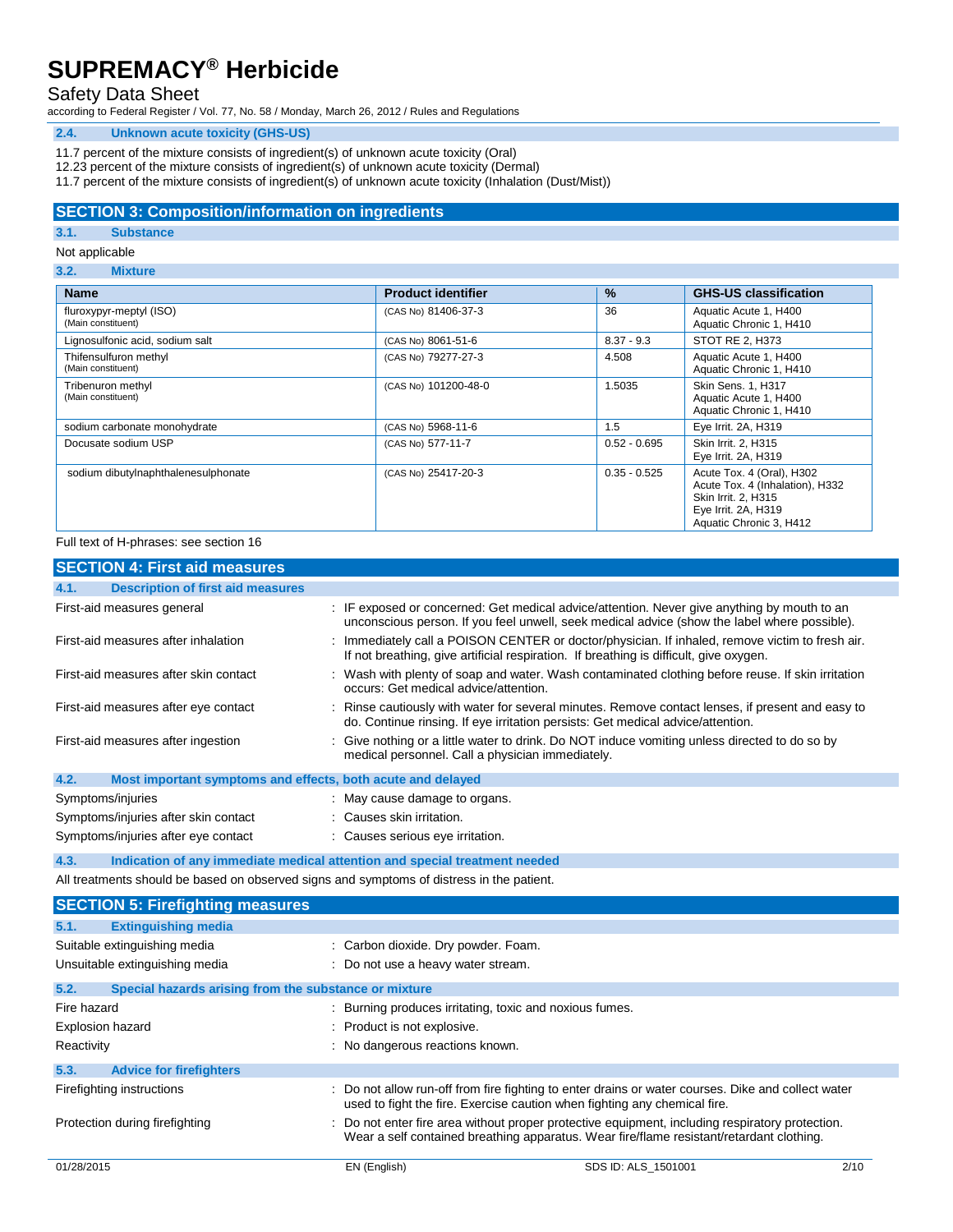### Safety Data Sheet

according to Federal Register / Vol. 77, No. 58 / Monday, March 26, 2012 / Rules and Regulations

| 2000 any to Todoral Rogiotor / Vol. 11, No. 00 / Monday, Maron 20, 2012 / Raioo and Rog |                                |                                                                                                       |                                                                                                                                                                                         |
|-----------------------------------------------------------------------------------------|--------------------------------|-------------------------------------------------------------------------------------------------------|-----------------------------------------------------------------------------------------------------------------------------------------------------------------------------------------|
| <b>SECTION 6: Accidental release measures</b>                                           |                                |                                                                                                       |                                                                                                                                                                                         |
| 6.1.                                                                                    |                                | Personal precautions, protective equipment and emergency procedures                                   |                                                                                                                                                                                         |
| General measures                                                                        |                                | : Avoid contact with skin and eyes. Avoid creating or spreading dust.                                 |                                                                                                                                                                                         |
| 6.1.1.<br>For non-emergency personnel                                                   |                                |                                                                                                       |                                                                                                                                                                                         |
| Protective equipment                                                                    |                                | : Chemical goggles or safety glasses. Dust impervious gloves.                                         |                                                                                                                                                                                         |
| <b>Emergency procedures</b>                                                             |                                | Evacuate area.                                                                                        |                                                                                                                                                                                         |
|                                                                                         |                                |                                                                                                       |                                                                                                                                                                                         |
| 6.1.2.<br>For emergency responders                                                      |                                |                                                                                                       |                                                                                                                                                                                         |
| Protective equipment                                                                    |                                | : Chemical goggles or safety glasses. Dust impervious gloves.                                         |                                                                                                                                                                                         |
| <b>Emergency procedures</b>                                                             |                                | : Ventilate area. Stop leak if safe to do so.                                                         |                                                                                                                                                                                         |
| 6.2.<br><b>Environmental precautions</b>                                                |                                |                                                                                                       |                                                                                                                                                                                         |
| and public waters.                                                                      |                                |                                                                                                       | Do not allow large quantities, as are, to spread into the environment. Do not discharge into drains or rivers. Prevent dispersion. Prevent entry to sewers                              |
| 6.3.<br>Methods and material for containment and cleaning up                            |                                |                                                                                                       |                                                                                                                                                                                         |
| For containment                                                                         |                                | : Avoid generating dust. Sweep or shovel into suitable containers.                                    |                                                                                                                                                                                         |
| Methods for cleaning up                                                                 |                                |                                                                                                       | : This material and its container must be disposed of in a safe way, and as per local legislation.                                                                                      |
| 6.4.<br><b>Reference to other sections</b>                                              |                                |                                                                                                       |                                                                                                                                                                                         |
|                                                                                         |                                | Section 13: disposal information. Section 7: safe handling. Section 8: personal protective equipment. |                                                                                                                                                                                         |
|                                                                                         |                                |                                                                                                       |                                                                                                                                                                                         |
| <b>SECTION 7: Handling and storage</b>                                                  |                                |                                                                                                       |                                                                                                                                                                                         |
| <b>Precautions for safe handling</b><br>7.1.                                            |                                |                                                                                                       |                                                                                                                                                                                         |
| Precautions for safe handling                                                           |                                | : Avoid breathing dust.                                                                               |                                                                                                                                                                                         |
| Hygiene measures                                                                        |                                |                                                                                                       | : Wash hands and other exposed areas with mild soap and water before eating, drinking or<br>smoking and when leaving work. Wash contaminated clothing before reuse.                     |
| 7.2.                                                                                    |                                | Conditions for safe storage, including any incompatibilities                                          |                                                                                                                                                                                         |
| Storage conditions                                                                      |                                |                                                                                                       | : Do not store near food, foodstuffs, drugs, or potable water supplies. Keep only in the original<br>container in a cool well ventilated place. Protect from moisture. Store locked up. |
| Incompatible products                                                                   | : Acids. Bases. Oxidizer.      |                                                                                                       |                                                                                                                                                                                         |
| Prohibitions on mixed storage                                                           |                                | Keep away from incompatible materials.                                                                |                                                                                                                                                                                         |
| Storage area                                                                            |                                | : Keep out of reach of children.                                                                      |                                                                                                                                                                                         |
| 7.3.<br>Specific end use(s)                                                             |                                |                                                                                                       |                                                                                                                                                                                         |
| Herbicide.                                                                              |                                |                                                                                                       |                                                                                                                                                                                         |
| <b>SECTION 8: Exposure controls/personal protection</b>                                 |                                |                                                                                                       |                                                                                                                                                                                         |
| 8.1.<br><b>Control parameters</b>                                                       |                                |                                                                                                       |                                                                                                                                                                                         |
|                                                                                         |                                |                                                                                                       |                                                                                                                                                                                         |
| fluroxypyr-meptyl (ISO) (81406-37-3)<br>ACGIH                                           | Not applicable                 |                                                                                                       |                                                                                                                                                                                         |
|                                                                                         |                                |                                                                                                       |                                                                                                                                                                                         |
| <b>OSHA</b>                                                                             | Not applicable                 |                                                                                                       |                                                                                                                                                                                         |
| Thifensulfuron methyl (79277-27-3)                                                      |                                |                                                                                                       |                                                                                                                                                                                         |
| <b>ACGIH</b>                                                                            | Not applicable                 |                                                                                                       |                                                                                                                                                                                         |
|                                                                                         |                                |                                                                                                       |                                                                                                                                                                                         |
| <b>OSHA</b>                                                                             | Not applicable                 |                                                                                                       |                                                                                                                                                                                         |
| Tribenuron methyl (101200-48-0)                                                         |                                |                                                                                                       |                                                                                                                                                                                         |
| <b>ACGIH</b>                                                                            | Not applicable                 |                                                                                                       |                                                                                                                                                                                         |
| <b>OSHA</b>                                                                             | Not applicable                 |                                                                                                       |                                                                                                                                                                                         |
|                                                                                         |                                |                                                                                                       |                                                                                                                                                                                         |
| Lignosulfonic acid, sodium salt (8061-51-6)                                             |                                |                                                                                                       |                                                                                                                                                                                         |
| <b>ACGIH</b>                                                                            | ACGIH TWA (mg/m <sup>3</sup> ) |                                                                                                       | 10 mg/m <sup>3</sup> (Inhalable particulates not otherwise<br>specified); 3 mg/m3 (Respirable particulates not<br>otherwise specified)                                                  |
| <b>OSHA</b>                                                                             | Not applicable                 |                                                                                                       |                                                                                                                                                                                         |
|                                                                                         |                                |                                                                                                       |                                                                                                                                                                                         |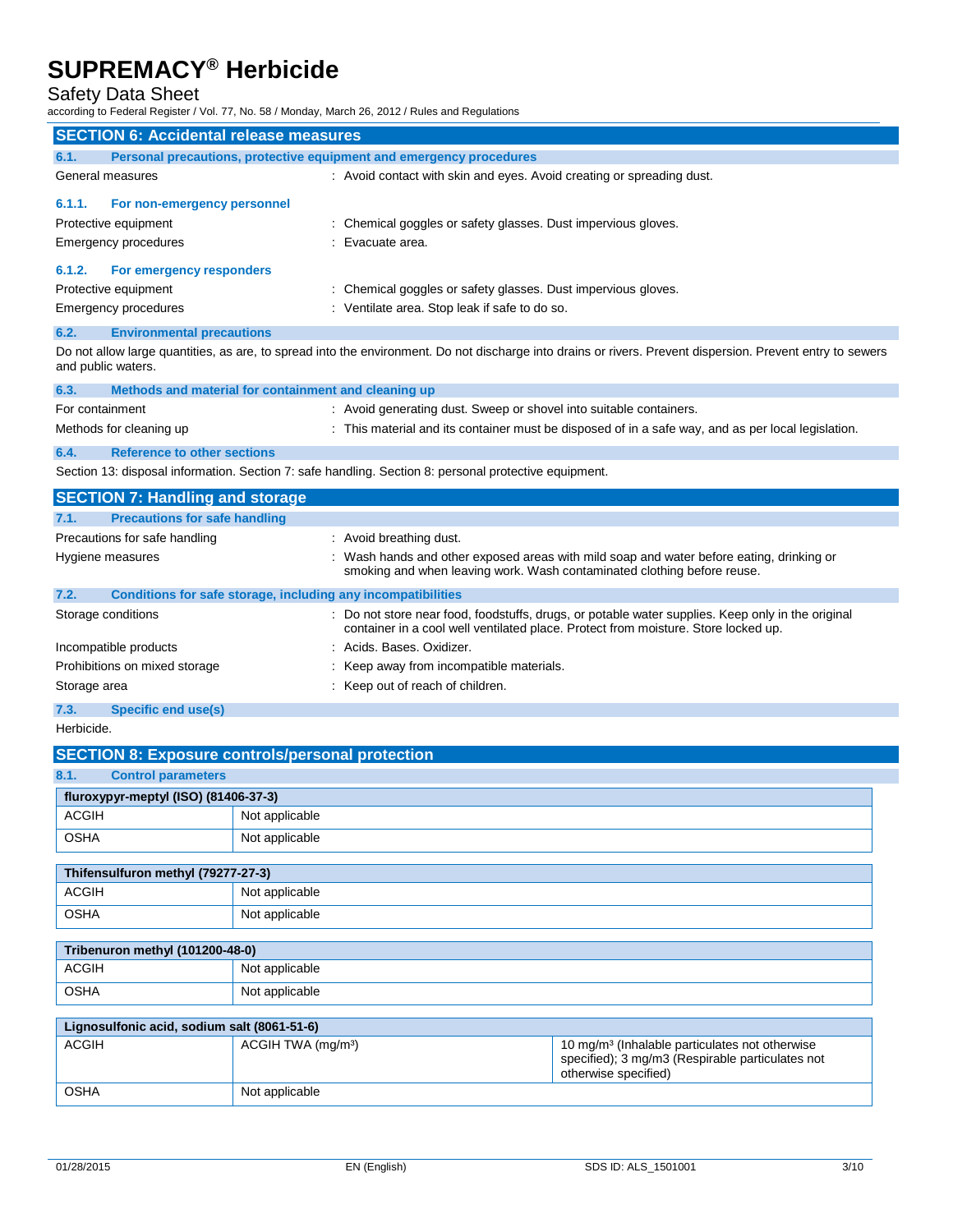OSHA Not applicable

## Safety Data Sheet

according to Federal Register / Vol. 77, No. 58 / Monday, March 26, 2012 / Rules and Regulations

| Docusate sodium USP (577-11-7) |                |
|--------------------------------|----------------|
| ACGIH                          | Not applicable |
| OSHA                           | Not applicable |

| sodium dibutylnaphthalenesulphonate (25417-20-3) |                |  |
|--------------------------------------------------|----------------|--|
| <b>ACGIH</b>                                     | Not applicable |  |
| <b>OSHA</b>                                      | Not applicable |  |
|                                                  |                |  |
| sodium carbonate monohydrate (5968-11-6)         |                |  |
| <b>ACGIH</b>                                     | Not applicable |  |

| 8.2.<br><b>Exposure controls</b> |                                                                                                                                                |
|----------------------------------|------------------------------------------------------------------------------------------------------------------------------------------------|
| Appropriate engineering controls | : Avoid dispersal of dust in the air (ie, clearing dust surfaces with compressed air). Provide<br>ventilation if necessary.                    |
| Hand protection                  | : Wear suitable gloves resistant to chemical penetration. Wear dust impervious gloves.                                                         |
| Eye protection                   | : Chemical goggles or safety glasses.                                                                                                          |
| Skin and body protection         | : Wear suitable protective clothing. Long sleeved protective clothing.                                                                         |
| Respiratory protection           | In case of inadequate ventilation wear respiratory protection. Use air-purifying respirator<br>equipped with particulate filtering cartridges. |
| Consumer exposure controls       | : Keep out of reach of children.                                                                                                               |
| Other information                | : Do not eat, drink or smoke when using this product.                                                                                          |

| <b>SECTION 9: Physical and chemical properties</b> |  |
|----------------------------------------------------|--|
|                                                    |  |

| Information on basic physical and chemical properties<br>9.1. |                                                                                                                                                                                       |
|---------------------------------------------------------------|---------------------------------------------------------------------------------------------------------------------------------------------------------------------------------------|
| Physical state                                                | : Solid                                                                                                                                                                               |
| Appearance                                                    | : granules.                                                                                                                                                                           |
| Colour                                                        | : brown                                                                                                                                                                               |
| Odour                                                         | $:$ earthy                                                                                                                                                                            |
| Odour threshold                                               | No data available                                                                                                                                                                     |
| рH                                                            | $: 6.36(1\% \text{ pH})$                                                                                                                                                              |
| Relative evaporation rate (butyl acetate=1)                   | No data available                                                                                                                                                                     |
| Melting point                                                 | : No data available                                                                                                                                                                   |
| Freezing point                                                | : No data available                                                                                                                                                                   |
| Boiling point                                                 | No data available                                                                                                                                                                     |
| Flash point                                                   | : No data available                                                                                                                                                                   |
| Auto-ignition temperature                                     | No data available                                                                                                                                                                     |
| Decomposition temperature                                     | : No data available                                                                                                                                                                   |
| Flammability (solid, gas)                                     | : No data available                                                                                                                                                                   |
| Vapour pressure                                               | : No data available                                                                                                                                                                   |
| Relative vapour density at 20 °C                              | : No data available                                                                                                                                                                   |
| Relative density                                              | No data available                                                                                                                                                                     |
| Density                                                       | 0.6735 g/ml                                                                                                                                                                           |
| Solubility                                                    | Water: Solubility in water of component(s) of the mixture :<br>• fluroxypyr-meptyl (ISO): 0.09 mg/l • Thifensulfuron methyl: 23.6 g/l • Lignosulfonic acid,<br>sodium salt: > 100 g/l |
| Log Pow                                                       | : No data available                                                                                                                                                                   |
| Log Kow                                                       | No data available                                                                                                                                                                     |
| Viscosity, kinematic                                          | : No data available                                                                                                                                                                   |
| Viscosity, dynamic                                            | : No data available                                                                                                                                                                   |
| <b>Explosive properties</b>                                   | No data available                                                                                                                                                                     |
| Oxidising properties                                          | No data available                                                                                                                                                                     |
| Explosive limits                                              | No data available                                                                                                                                                                     |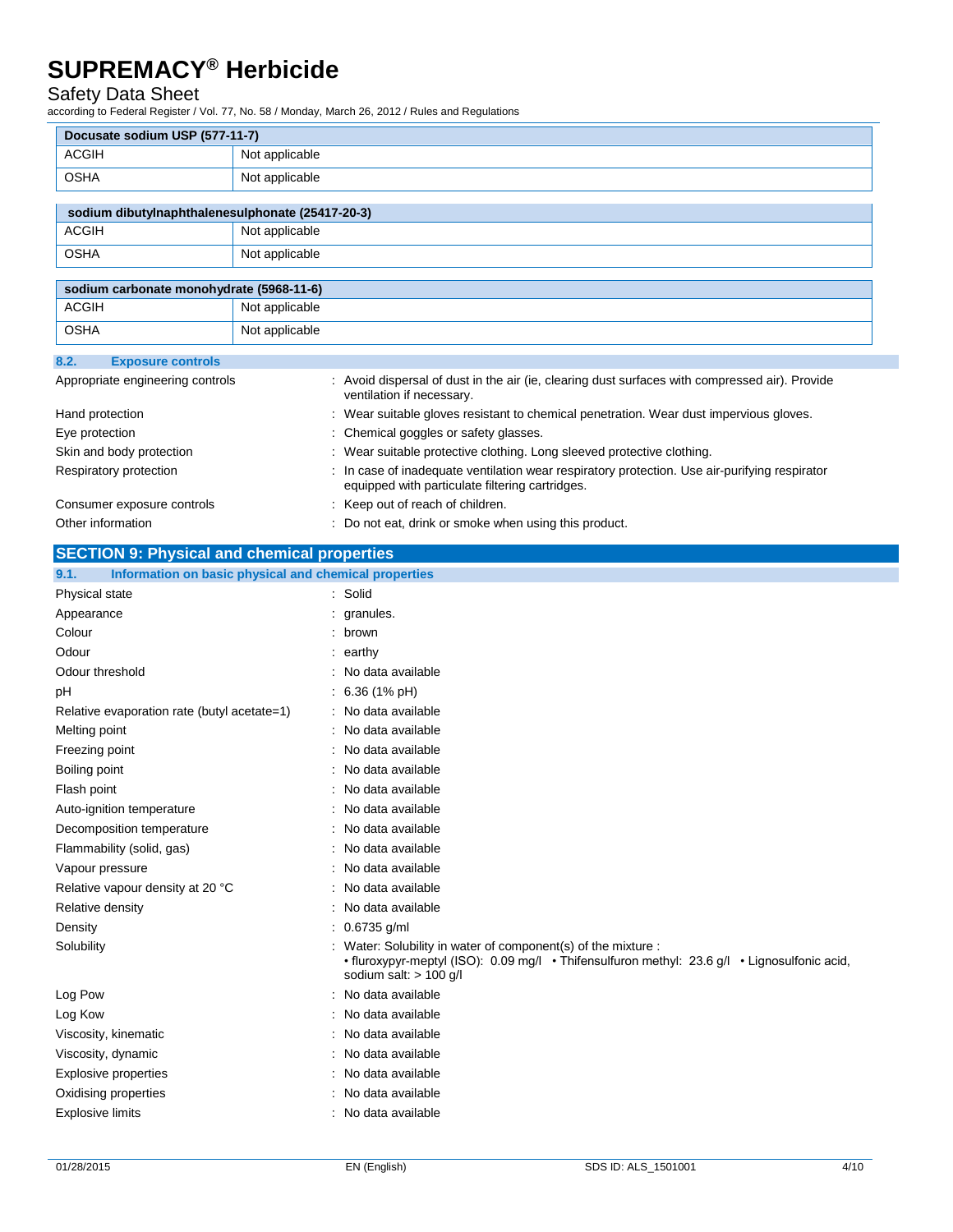# Safety Data Sheet

according to Federal Register / Vol. 77, No. 58 / Monday, March 26, 2012 / Rules and Regulations

| <b>Other information</b><br>9.2.                                   |                                                                      |
|--------------------------------------------------------------------|----------------------------------------------------------------------|
| No additional information available                                |                                                                      |
|                                                                    |                                                                      |
| <b>SECTION 10: Stability and reactivity</b>                        |                                                                      |
| 10.1.<br><b>Reactivity</b>                                         |                                                                      |
| No dangerous reactions known.                                      |                                                                      |
| 10.2.<br><b>Chemical stability</b>                                 |                                                                      |
| Stable under normal conditions.                                    |                                                                      |
| <b>Possibility of hazardous reactions</b><br>10.3.                 |                                                                      |
| Hazardous polymerization will not occur.                           |                                                                      |
| <b>Conditions to avoid</b><br>10.4.                                |                                                                      |
| Avoid creating or spreading dust. Heat. Moisture.                  |                                                                      |
|                                                                    |                                                                      |
| 10.5.<br><b>Incompatible materials</b>                             |                                                                      |
| Acids. Bases. Oxidizer.                                            |                                                                      |
| 10.6.<br><b>Hazardous decomposition products</b>                   |                                                                      |
| Thermal decomposition generates : Carbon dioxide. Nitrogen oxides. |                                                                      |
| <b>SECTION 11: Toxicological information</b>                       |                                                                      |
| <b>Information on toxicological effects</b><br>11.1.               |                                                                      |
| Acute toxicity                                                     | : Not classified                                                     |
| <b>SUPREMACY® Herbicide</b>                                        |                                                                      |
| LD50 oral rat                                                      | > 5000 mg/kg                                                         |
| LD50 dermal rat                                                    | > 2000 mg/kg                                                         |
| LC50 inhalation rat (mg/l)                                         | > 2.07 mg/l/4h                                                       |
|                                                                    |                                                                      |
| fluroxypyr-meptyl (ISO) (81406-37-3)<br>LD50 oral rat              |                                                                      |
| LD50 dermal rat                                                    | > 5000 mg/kg<br>> 2000 mg/kg                                         |
|                                                                    |                                                                      |
| Thifensulfuron methyl (79277-27-3)                                 |                                                                      |
| LD50 oral rat                                                      | > 5000 mg/kg                                                         |
| LD50 dermal rabbit                                                 | > 2000 mg/kg                                                         |
| Tribenuron methyl (101200-48-0)                                    |                                                                      |
| LD50 oral rat                                                      | > 5000 mg/kg                                                         |
| LD50 dermal rabbit                                                 | > 2000 mg/kg                                                         |
| Lignosulfonic acid, sodium salt (8061-51-6)                        |                                                                      |
| LD50 oral rat                                                      | > 12000 mg/kg                                                        |
|                                                                    |                                                                      |
| sodium dibutylnaphthalenesulphonate (25417-20-3)                   |                                                                      |
| ATE US (oral)<br>ATE US (gases)                                    | 500.000 mg/kg bodyweight<br>4500.000 ppmv/4h                         |
| ATE US (vapours)                                                   | 11.000 mg/l/4h                                                       |
| ATE US (dust, mist)                                                | 1.500 mg/l/4h                                                        |
|                                                                    |                                                                      |
| Skin corrosion/irritation                                          | Causes skin irritation.                                              |
| Serious eye damage/irritation                                      | Causes serious eye irritation.                                       |
| Respiratory or skin sensitisation                                  | Not classified. (This product does not cause skin sensitization)     |
| Germ cell mutagenicity                                             | Not classified                                                       |
| Carcinogenicity                                                    | Not classified                                                       |
| Reproductive toxicity                                              | : Not classified                                                     |
| Specific target organ toxicity (single exposure)                   | : Not classified                                                     |
| Specific target organ toxicity (repeated<br>exposure)              | : May cause damage to organs through prolonged or repeated exposure. |
| Aspiration hazard                                                  | : Not classified                                                     |
| Symptoms/injuries after skin contact                               | Causes skin irritation.                                              |
| Symptoms/injuries after eye contact                                | : Causes serious eye irritation.                                     |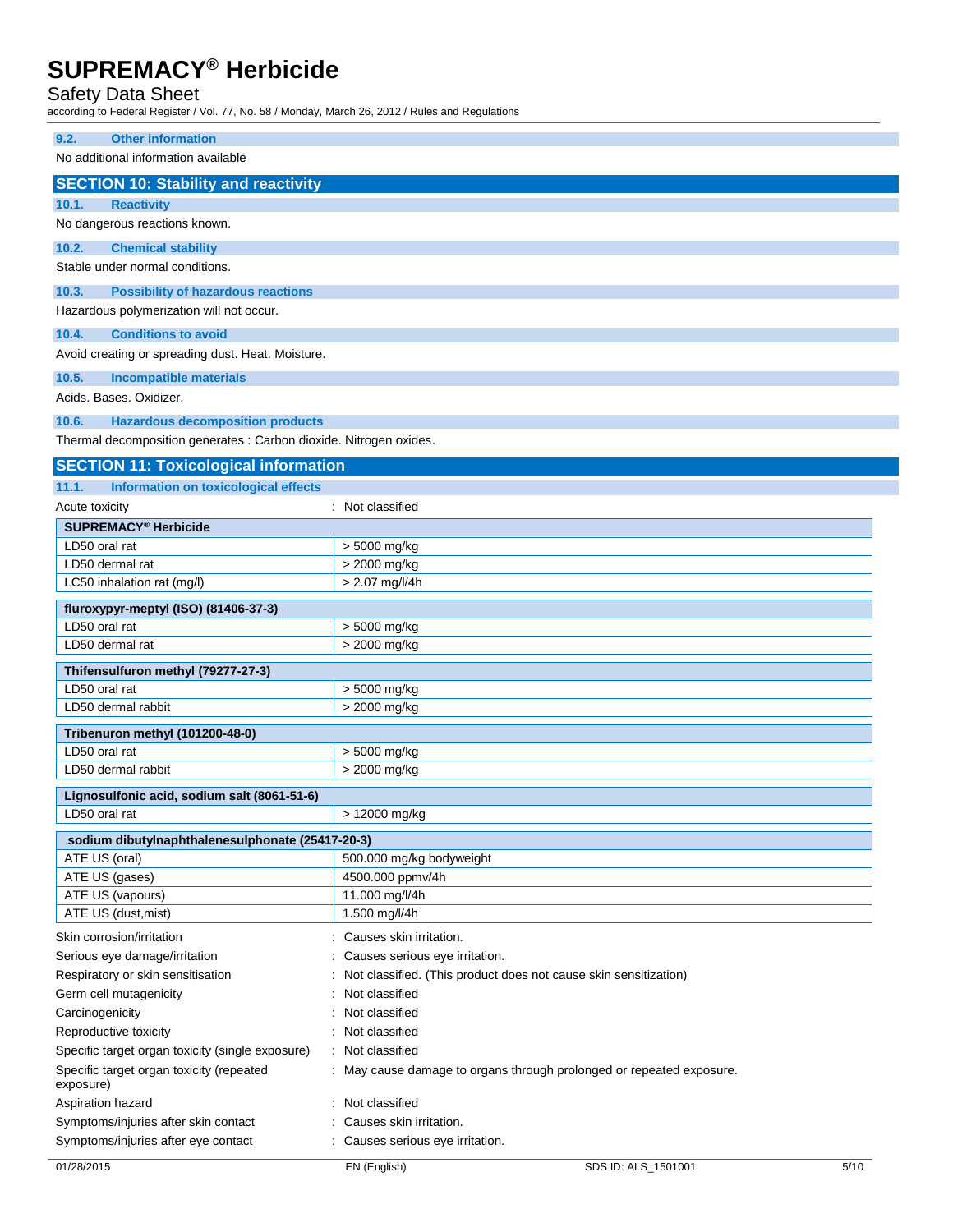Safety Data Sheet

according to Federal Register / Vol. 77, No. 58 / Monday, March 26, 2012 / Rules and Regulations Likely routes of exposure **in the set of the set of the set of the set of the set of the set of the set of the s** 

**SECTION 12: Ecological information 12.1. Toxicity** Ecology - water **interpretent in the Cology - water in the Very toxic to aquatic life with long lasting effects. fluroxypyr-meptyl (ISO) (81406-37-3) LC50 fishes 1** 13.4 - 100 mg/l 96 h Rainbow trout LC50 other aquatic organisms 1  $\vert$  > 100 mg/l 96h Onchorhynchus mykiss, Leuciscus idus EC50 Daphnia 1 > 0.183 mg/l 48 h; > 100 mg/l 96-hr LC50 fish 2 > 14.3 mg/l 96 h Blue gill sunfish NOEC (chronic) 0.06 mg/l 21 day Daphnia magna NOEC chronic fish  $\vert$  0.2 mg/l 21 day Oncorhynchus mykiss Additional ecotoxicological information solubility limit : > 0.9 mg/l **Thifensulfuron methyl (79277-27-3)** LC50 fishes 1  $\vert$  > 100 mg/l 96 h Bluegill, Rainbow trout EC50 Daphnia 1 470 mg/l 48 h EC50 other aquatic organisms 1 0.0159 mg/l green algae **Tribenuron methyl (101200-48-0)** LC50 fishes 1 <br> 2000 mg/l 96 h Bluegill, Rainbow trout EC50 Daphnia 1 720 mg/l 48 h EC50 other aquatic organisms 1 0.011 mg/l 71 h **Lignosulfonic acid, sodium salt (8061-51-6)** LC50 fishes 1 361 ppm 96h Pimephales promelas **12.2. Persistence and degradability fluroxypyr-meptyl (ISO) (81406-37-3)** Persistence and degradability **Not expected to persist. Lignosulfonic acid, sodium salt (8061-51-6)** Persistence and degradability **Biodegrades** slowly Biochemical oxygen demand (BOD) 0.021 g O<sub>2</sub>/g substance (5 day/day); 0.043 g O2/g (30 day/days) **12.3. Bioaccumulative potential** No additional information available **12.4. Mobility in soil fluroxypyr-meptyl (ISO) (81406-37-3)** Ecology - soil Slightly mobile in soil. **Thifensulfuron methyl (79277-27-3)** Log Koc 13 - 55 Koc **12.5. Other adverse effects** Effect on ozone layer in the set of the set of the set of the set of the set of the set of the set of the set of the set of the set of the set of the set of the set of the set of the set of the set of the set of the set of Effect on the global warming **in the set of the set of the set of the set of the set of the set of the set of the set of the set of the set of the set of the set of the set of the set of the set of the set of the set of th SECTION 13: Disposal considerations 13.1. Waste treatment methods** Waste treatment methods **in the state of in** authorized waste collection plant. Sewage disposal recommendations : Do not dispose of waste into sewer. Waste disposal recommendations : Dispose in a safe manner in accordance with local/national regulations. **SECTION 14: Transport information** In accordance with DOT Not considered a dangerous good for transport regulations **Additional information** Other information **Other information** : No supplementary information available.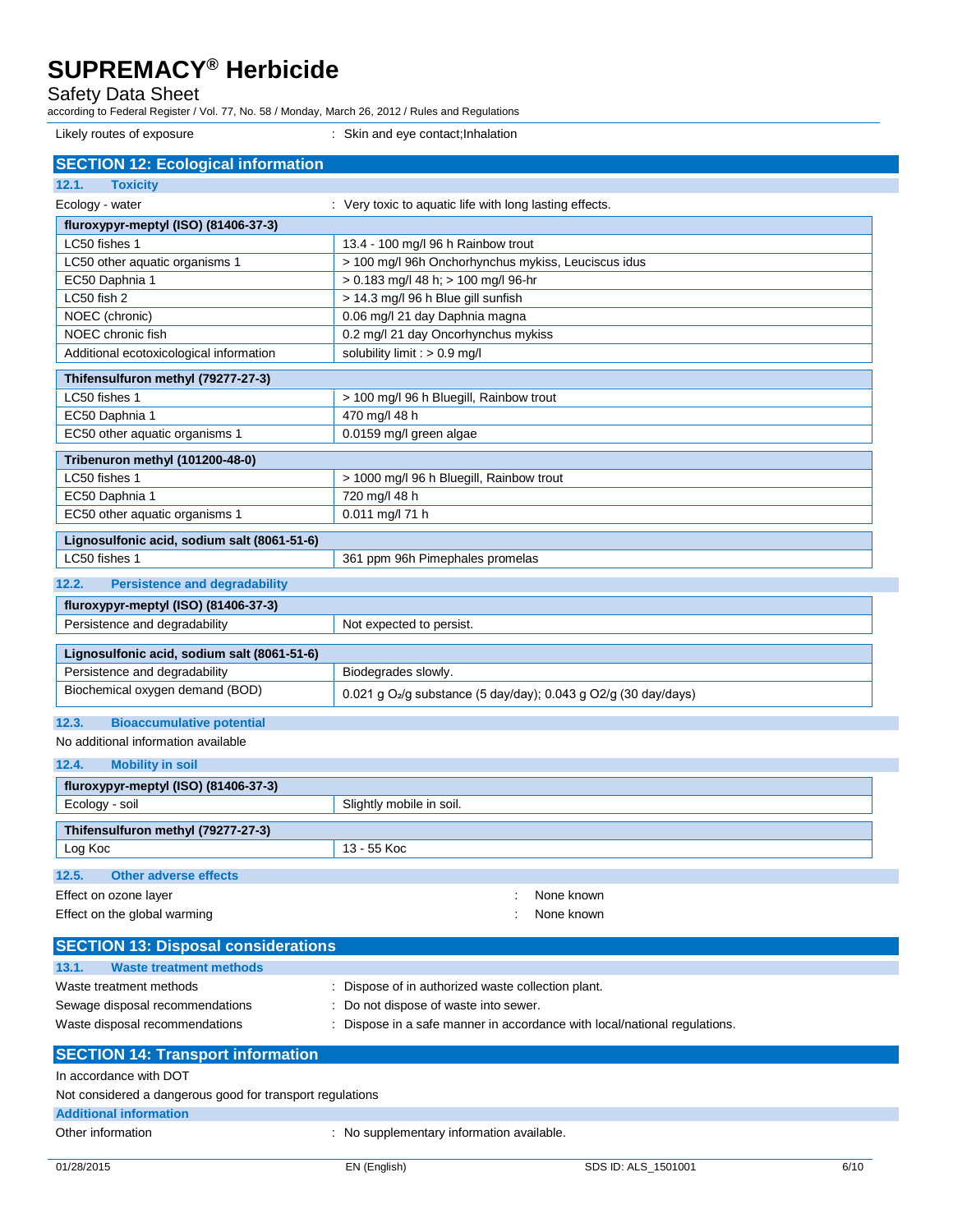### Safety Data Sheet

according to Federal Register / Vol. 77, No. 58 / Monday, March 26, 2012 / Rules and Regulations

#### **ADR**

Transport document description : UN 3077 ENVIRONMENTALLY HAZARDOUS SUBSTANCE, SOLID, N.O.S. (fluroxypyrmeptyl (ISO), thifensulfuron-methyl), 9, III, (E) Packing group (ADR) : III Class (ADR) : 9 - Miscellaneous dangerous substances and articles Hazard identification number (Kemler No.) : 90 Classification code (ADR) : M7 Danger labels (ADR) : 9 - Miscellaneous dangerous substances and articles Orange plates 90 307 Tunnel restriction code (ADR) : E LQ : 5kg Excepted quantities (ADR) : E1 **Transport by sea** UN-No. (IMDG) : 3077 Proper Shipping Name (IMDG) : ENVIRONMENTALLY HAZARDOUS SUBSTANCE, SOLID, N.O.S. (fluroxypyr-meptyl (ISO), thifensulfuron-methyl) Class (IMDG) : 9 - Miscellaneous dangerous substances and articles Packing group (IMDG)  $\qquad \qquad$ : III - substances presenting low danger Marine pollutant in the set of the set of the set of the set of the set of the set of the set of the set of the set of the set of the set of the set of the set of the set of the set of the set of the set of the set of the **Air transport** UN-No.(IATA) : 3077 Proper Shipping Name (IATA) : Environmentally hazardous substance, solid, n.o.s. (fluroxypyr-meptyl (ISO), thifensulfuronmethyl) Class (IATA) : 9 - Miscellaneous Dangerous Goods Packing group (IATA) : III - Minor Danger **SECTION 15: Regulatory information 15.1. US Federal regulations fluroxypyr-meptyl (ISO) (81406-37-3)** Not listed on the United States TSCA (Toxic Substances Control Act) inventory

### **Thifensulfuron methyl (79277-27-3)**

Not listed on the United States TSCA (Toxic Substances Control Act) inventory

| Tribenuron methyl (101200-48-0)                                                                                           |                                                                                                                                                                                                            |  |
|---------------------------------------------------------------------------------------------------------------------------|------------------------------------------------------------------------------------------------------------------------------------------------------------------------------------------------------------|--|
| Not listed on the United States TSCA (Toxic Substances Control Act) inventory<br>Listed on United States SARA Section 313 |                                                                                                                                                                                                            |  |
|                                                                                                                           |                                                                                                                                                                                                            |  |
| Lignosulfonic acid, sodium salt (8061-51-6)                                                                               |                                                                                                                                                                                                            |  |
| Listed on the United States TSCA (Toxic Substances Control Act) inventory                                                 |                                                                                                                                                                                                            |  |
| EPA TSCA Regulatory Flag                                                                                                  | XU - XU - indicates a substance exempt from reporting under the Inventory Update Reporting<br>Rule, i.e., Partial Updating of the TSCA Inventory Data Base Production and Site Reports (40<br>CFR 710(C)). |  |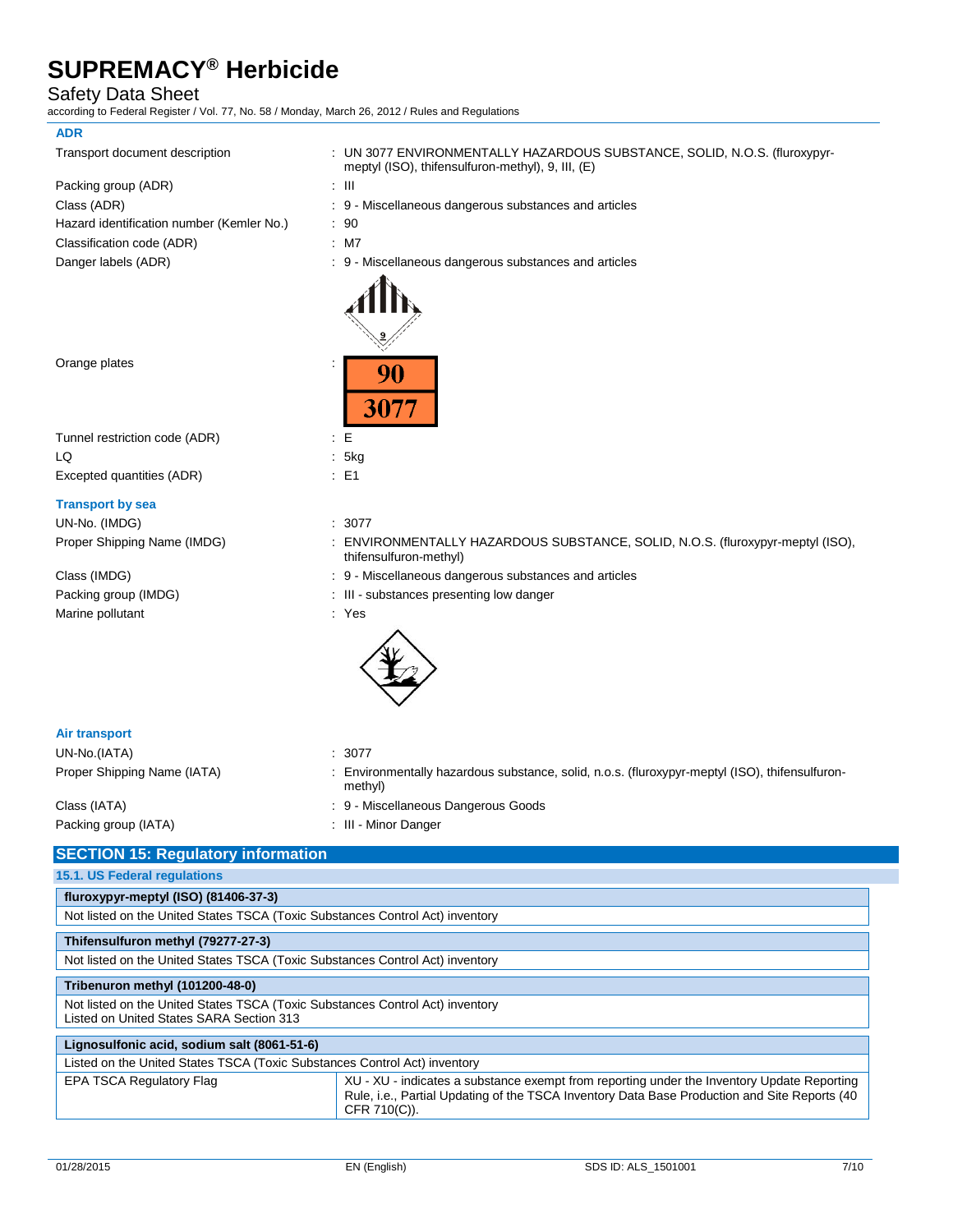#### Safety Data Sheet

according to Federal Register / Vol. 77, No. 58 / Monday, March 26, 2012 / Rules and Regulations

| sodium dibutylnaphthalenesulphonate (25417-20-3)                          |
|---------------------------------------------------------------------------|
| Listed on the United States TSCA (Toxic Substances Control Act) inventory |
| sodium carbonate monohydrate (5968-11-6)                                  |
| Listed on the United States TSCA (Toxic Substances Control Act) inventory |

#### **15.2. International regulations**

#### **CANADA**

#### **SUPREMACY® Herbicide**

WHMIS Classification **Class D Division 2 Subdivision A** - Very toxic material causing other toxic effects

#### **fluroxypyr-meptyl (ISO) (81406-37-3)**

Not listed on the Canadian DSL (Domestic Substances List) inventory. Not listed on the Canadian Non-Domestic Substances List (NDSL).

#### **Thifensulfuron methyl (79277-27-3)**

Not listed on the Canadian DSL (Domestic Substances List) inventory. Not listed on the Canadian Non-Domestic Substances List (NDSL).

#### **Tribenuron methyl (101200-48-0)**

Not listed on the Canadian DSL (Domestic Substances List) inventory. Not listed on the Canadian Non-Domestic Substances List (NDSL).

#### **Lignosulfonic acid, sodium salt (8061-51-6)**

Listed on the Canadian DSL (Domestic Substances List) inventory.

#### **sodium dibutylnaphthalenesulphonate (25417-20-3)**

Listed on the Canadian DSL (Domestic Substances List) inventory.

#### **sodium carbonate monohydrate (5968-11-6)**

Not listed on the Canadian DSL (Domestic Substances List) inventory. Not listed on the Canadian Non-Domestic Substances List (NDSL).

#### **EU-Regulations**

#### **fluroxypyr-meptyl (ISO) (81406-37-3)**

Listed on the EEC inventory EINECS (European Inventory of Existing Commercial Chemical Substances)

#### **Thifensulfuron methyl (79277-27-3)**

Listed on the EEC inventory EINECS (European Inventory of Existing Commercial Chemical Substances)

#### **Tribenuron methyl (101200-48-0)**

Listed on the EEC inventory EINECS (European Inventory of Existing Commercial Chemical Substances)

#### **Lignosulfonic acid, sodium salt (8061-51-6)**

Listed on the EEC inventory EINECS (European Inventory of Existing Commercial Chemical Substances)

#### **sodium dibutylnaphthalenesulphonate (25417-20-3)**

Listed on the EEC inventory EINECS (European Inventory of Existing Commercial Chemical Substances)

#### **sodium carbonate monohydrate (5968-11-6)**

Not listed on the EEC inventory EINECS (European Inventory of Existing Commercial Chemical Substances)

#### **Classification according to Regulation (EC) No. 1272/2008 [CLP]**

Skin Irrit. 2 H315 Eye Irrit. 2 Aquatic Acute 1 H400 Aquatic Chronic 1 H410 Full text of H-phrases: see section 16

#### **Classification according to Directive 67/548/EEC [DSD] or 1999/45/EC [DPD]**

Xi; R36/38 N; R50/53

#### **15.2.2. National regulations**

No additional information available**\**

**15.3. US State regulations**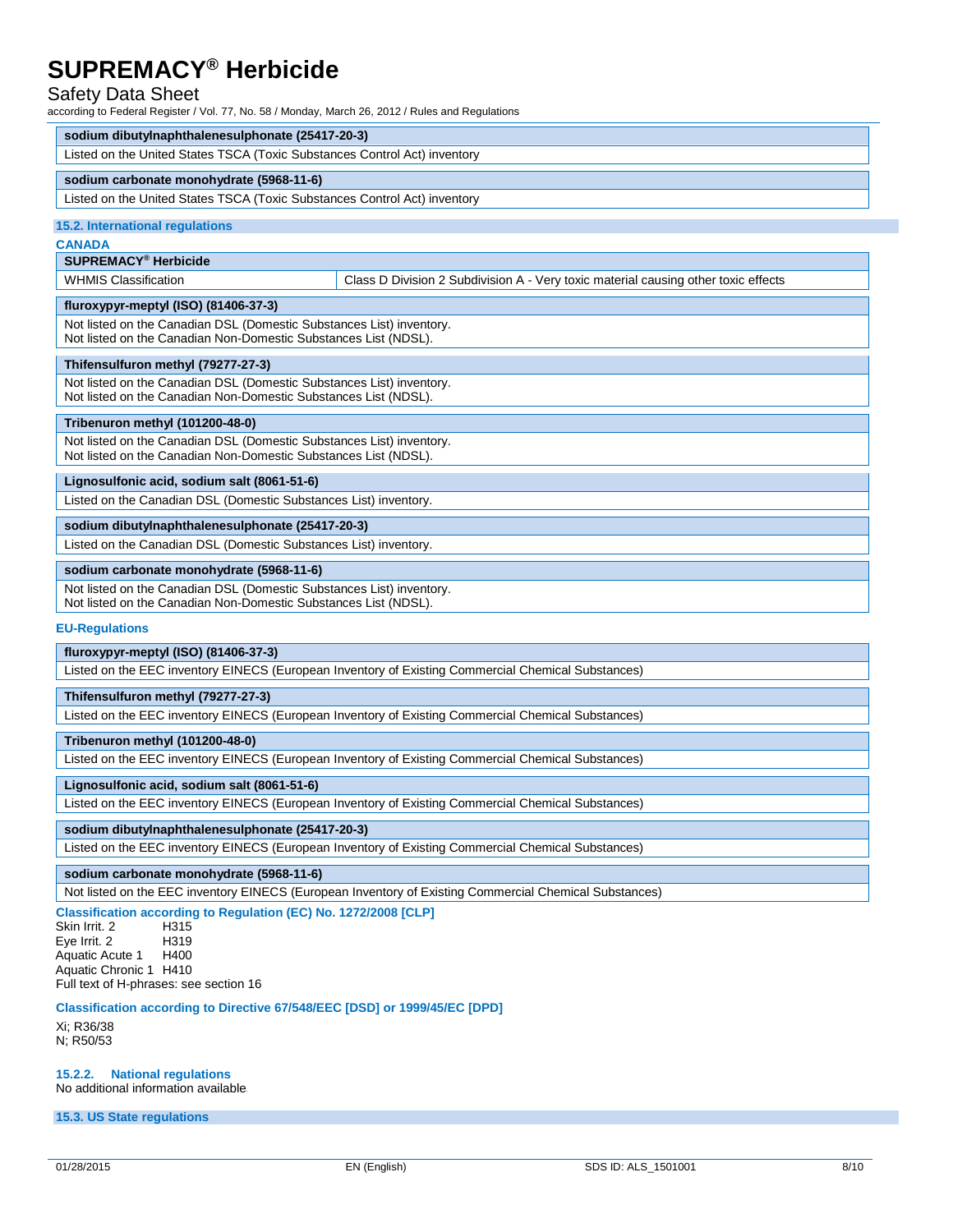# Safety Data Sheet

according to Federal Register / Vol. 77, No. 58 / Monday, March 26, 2012 / Rules and Regulations

## **Tribenuron methyl (101200-48-0)**

### U.S. - New Jersey - Right to Know Hazardous Substance List

### **15.4. US EPA – FIFRA Regulations**

| includes other important information, including directions for use. | This chemical is a pesticide product registered by the United States Environmental Protection Agency and is subject to certain labeling requirements<br>under federal pesticide law. These requirements differ from the classification criteria and hazard information required for safety data sheets (SDS), and<br>for workplace labels of non-pesticide chemicals. The hazard information required on the pesticide label is reproduced below. The pesticide label also        |
|---------------------------------------------------------------------|-----------------------------------------------------------------------------------------------------------------------------------------------------------------------------------------------------------------------------------------------------------------------------------------------------------------------------------------------------------------------------------------------------------------------------------------------------------------------------------|
| Signal word (FIFRA)                                                 | : WARNING                                                                                                                                                                                                                                                                                                                                                                                                                                                                         |
| Hazard statements (FIFRA)                                           | : HAZARDS TO HUMANS AND DOMESTIC ANIMALS<br>Causes substantial but temporary eye injury.<br>Harmful if swallowed or absorbed through the skin.                                                                                                                                                                                                                                                                                                                                    |
|                                                                     | Do not get in eyes or on clothing. Wear goggles or face shield. Wash thoroughly with soap and<br>water after handling and before eating, drinking, chewing gum, or using tobacco. Remove and<br>wash contaminated clothing before reuse. Avoid contact with skin.                                                                                                                                                                                                                 |
| Environmental hazards                                               | This product is toxic to fish. Do not apply directly to water, or to areas where surface water is<br>present or to intertidal areas below the mean high water mark. Do not apply when weather<br>conditions favor drift or runoff from treated areas as this product may be hazardous to aquatic<br>organisms and non-target plants. Do not contaminate water when disposing of equipment wash<br>waters or rinsate. Do not allow sprays to drift onto adjacent desirable plants. |
| Physical or Chemical hazards                                        | : Do not use or store near heat or open flame.                                                                                                                                                                                                                                                                                                                                                                                                                                    |
|                                                                     |                                                                                                                                                                                                                                                                                                                                                                                                                                                                                   |
| <b>SECTION 16: Other information</b>                                |                                                                                                                                                                                                                                                                                                                                                                                                                                                                                   |
| Indication of changes                                               | : GHS classification information. Revised sections: 1 - 16.                                                                                                                                                                                                                                                                                                                                                                                                                       |
| <b>Revision date</b>                                                | : 01/28/2015                                                                                                                                                                                                                                                                                                                                                                                                                                                                      |
| Data sources                                                        | : ACGIH 2000.                                                                                                                                                                                                                                                                                                                                                                                                                                                                     |
|                                                                     | European Chemicals Agency (ECHA) Registered Substances list. Accessed at<br>http://echa.europa.eu/.                                                                                                                                                                                                                                                                                                                                                                               |
|                                                                     | Krister Forsberg and S.Z. Mansdorf, "Quick Selection Guide to Chemical Protective Clothing",<br>Fifth Edition.                                                                                                                                                                                                                                                                                                                                                                    |
|                                                                     | National Fire Protection Association; Fire Protection Guide to Hazardous Materials; 10th<br>edition.                                                                                                                                                                                                                                                                                                                                                                              |
|                                                                     | OSHA 29CFR 1910.1200 Hazard Communication Standard.                                                                                                                                                                                                                                                                                                                                                                                                                               |
|                                                                     | TSCA Chemical Substance Inventory. Accessed at<br>http://www.epa.gov/oppt/existingchemicals/pubs/tscainventory/howto.html.                                                                                                                                                                                                                                                                                                                                                        |
| Abbreviations and acronyms                                          | : ACGIH (American Conference of Governement Industrial Hygienists).                                                                                                                                                                                                                                                                                                                                                                                                               |
|                                                                     | ATE: Acute Toxicity Estimate.                                                                                                                                                                                                                                                                                                                                                                                                                                                     |
|                                                                     | CAS (Chemical Abstracts Service) number.                                                                                                                                                                                                                                                                                                                                                                                                                                          |
|                                                                     | CLP: Classification, Labelling, Packaging.                                                                                                                                                                                                                                                                                                                                                                                                                                        |
|                                                                     | GHS: Globally Harmonized System (of Classification and Labeling of Chemicals.)                                                                                                                                                                                                                                                                                                                                                                                                    |
|                                                                     | EC50: Environmental Concentration associated with a response by 50% of the test population.                                                                                                                                                                                                                                                                                                                                                                                       |
|                                                                     | LD50: Lethal Dose for 50% of the test population.                                                                                                                                                                                                                                                                                                                                                                                                                                 |
|                                                                     | OSHA: Occupational Safety & Health Administration.                                                                                                                                                                                                                                                                                                                                                                                                                                |
|                                                                     | <b>TSCA: Toxic Substances Control Act.</b>                                                                                                                                                                                                                                                                                                                                                                                                                                        |
| Other information                                                   | : None.                                                                                                                                                                                                                                                                                                                                                                                                                                                                           |